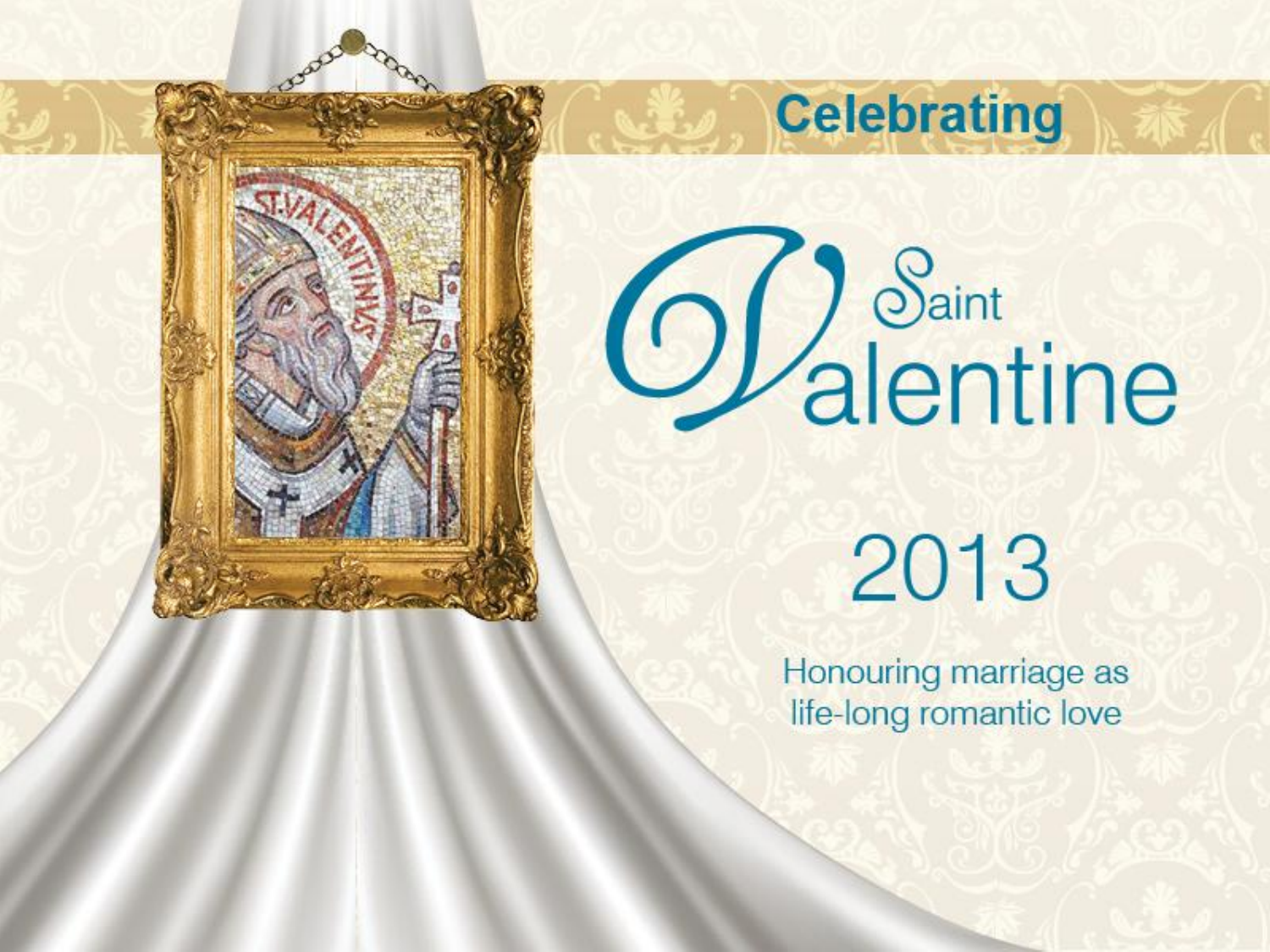## Who is alentine?

St Valentine was a priest in Rome at the time of Emperor Claudius II. Urgent to recruit soldiers for his armies, Claudius decreed that all weddings be suspended so as to encourage more single, childless men to serve in combat. Seeing the anguish of the young couples to marry, St Valentine performed secret weddings in defiance of the Emperor.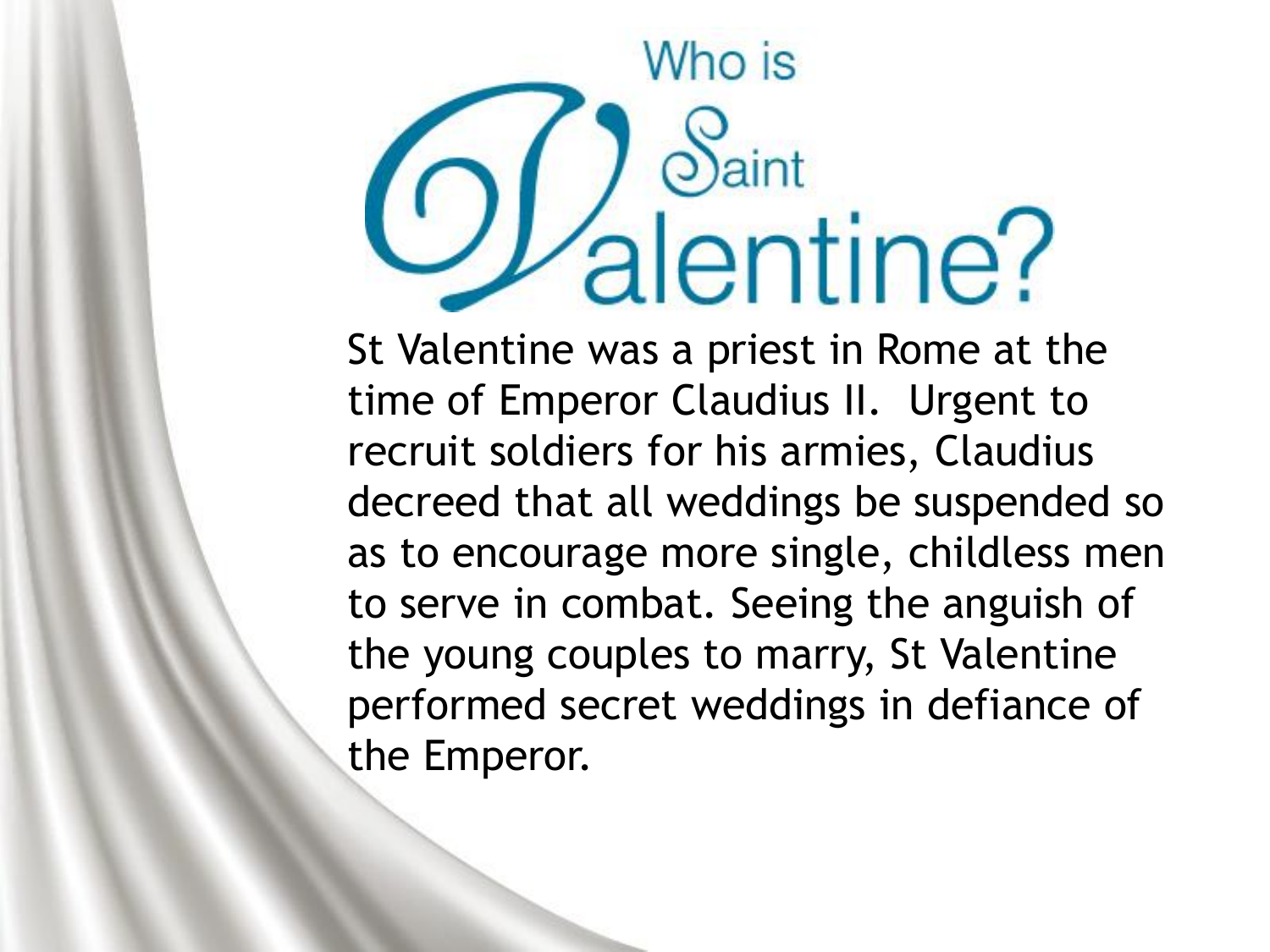He was eventually arrested and imprisoned. While awaiting execution, St Valentine restored the sight of his jailer's blind daughter. On the eve of his death, he is reported to have penned a farewell note to the young girl signing it,

Hom your Galentine"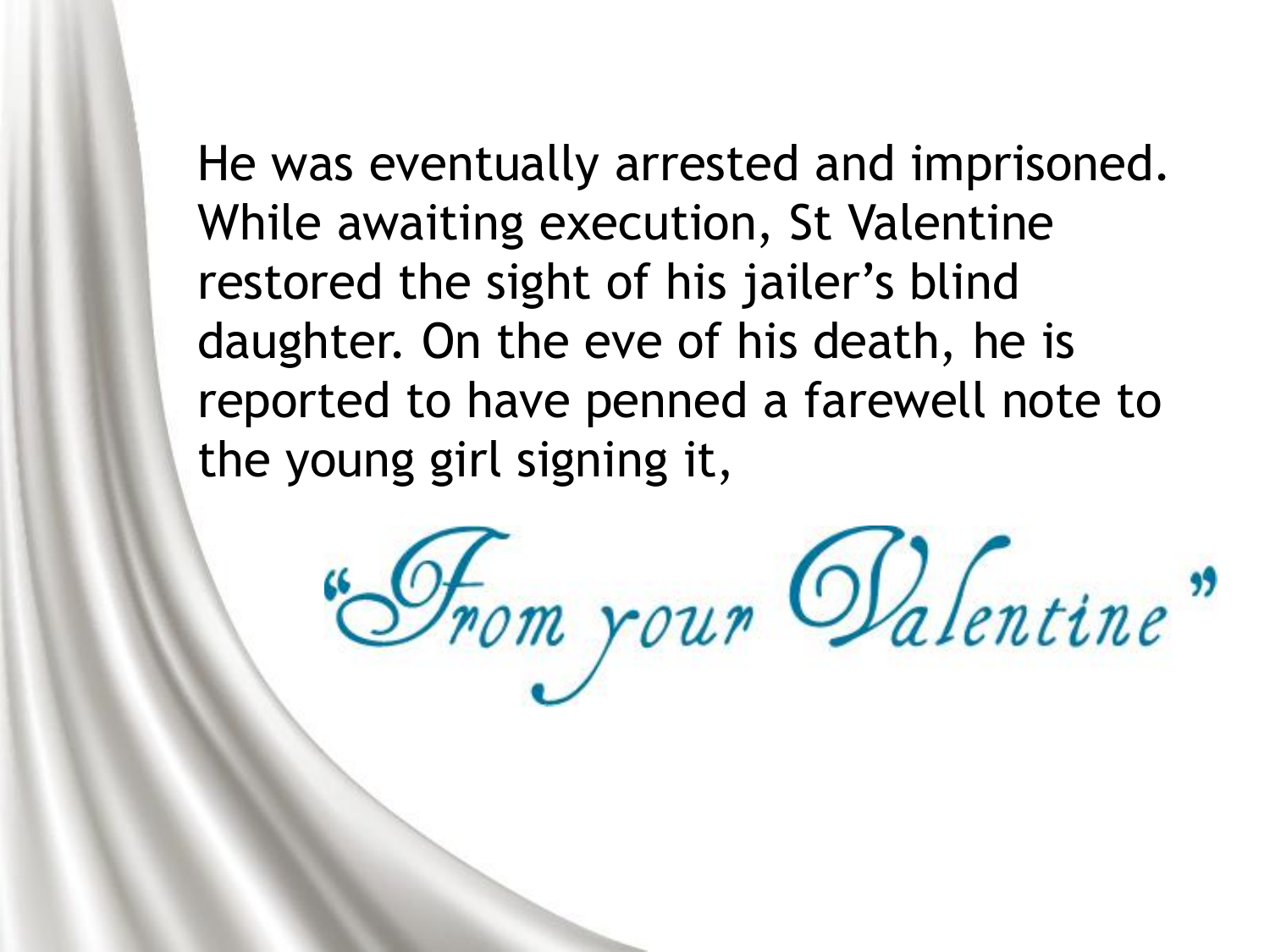## alentine

He was beheaded on February 14, 269 AD and buried on the Flaminian Way where archaeologists have unearthed a catacomb and an ancient church dedicated in his name. He is the Patron Saint of engaged couples, happy marriages, love and lovers.



ref: www.catholic.org/saints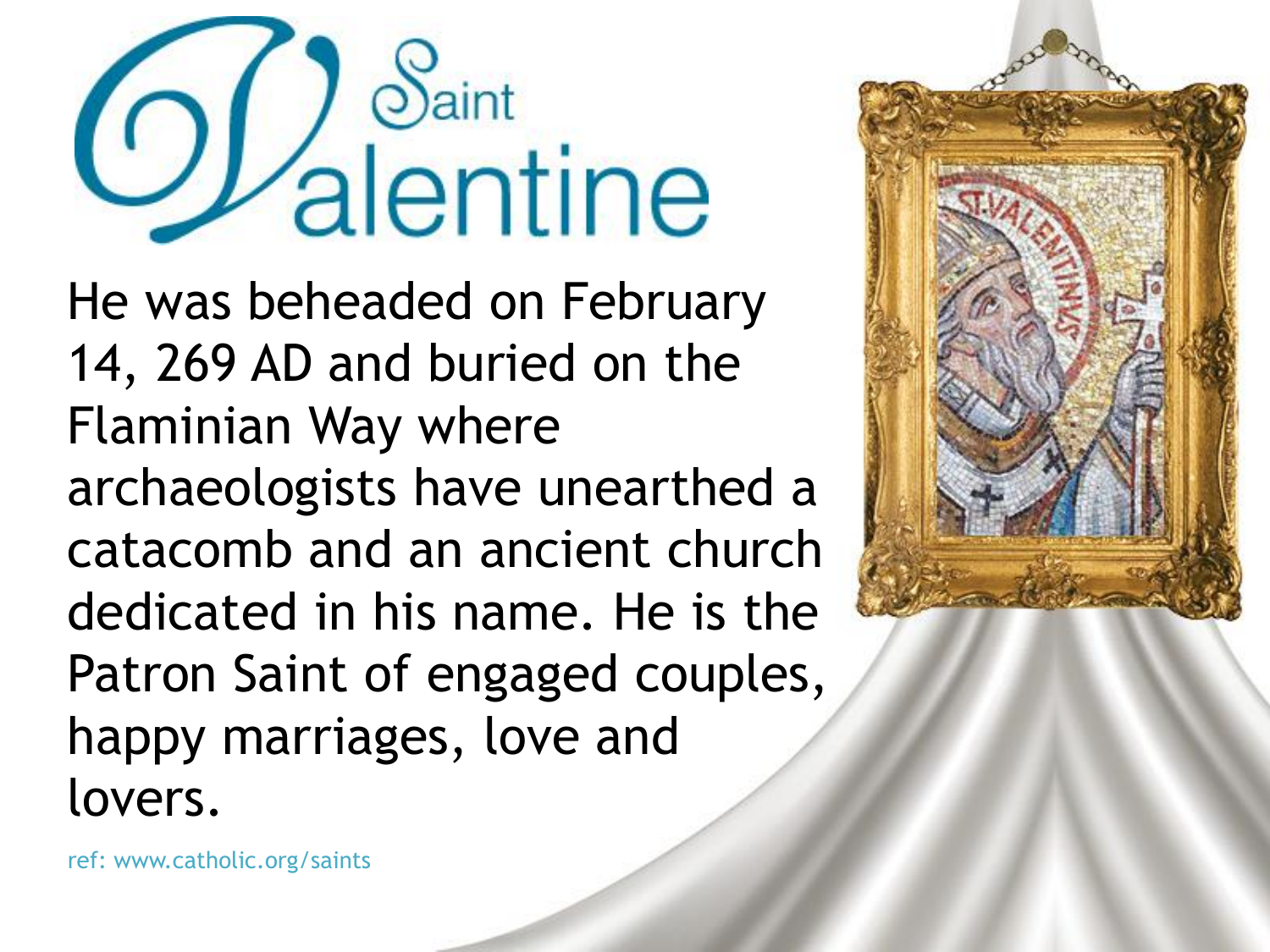## Celebrate alentine

We celebrate today not only the love shared by those couples among us, but also the love of the Great Lover, Jesus. Christ, our bridegroom, invites us to join him in an everlasting covenant; an eternal love union that is reflected in the love of each and every dedicated married couple.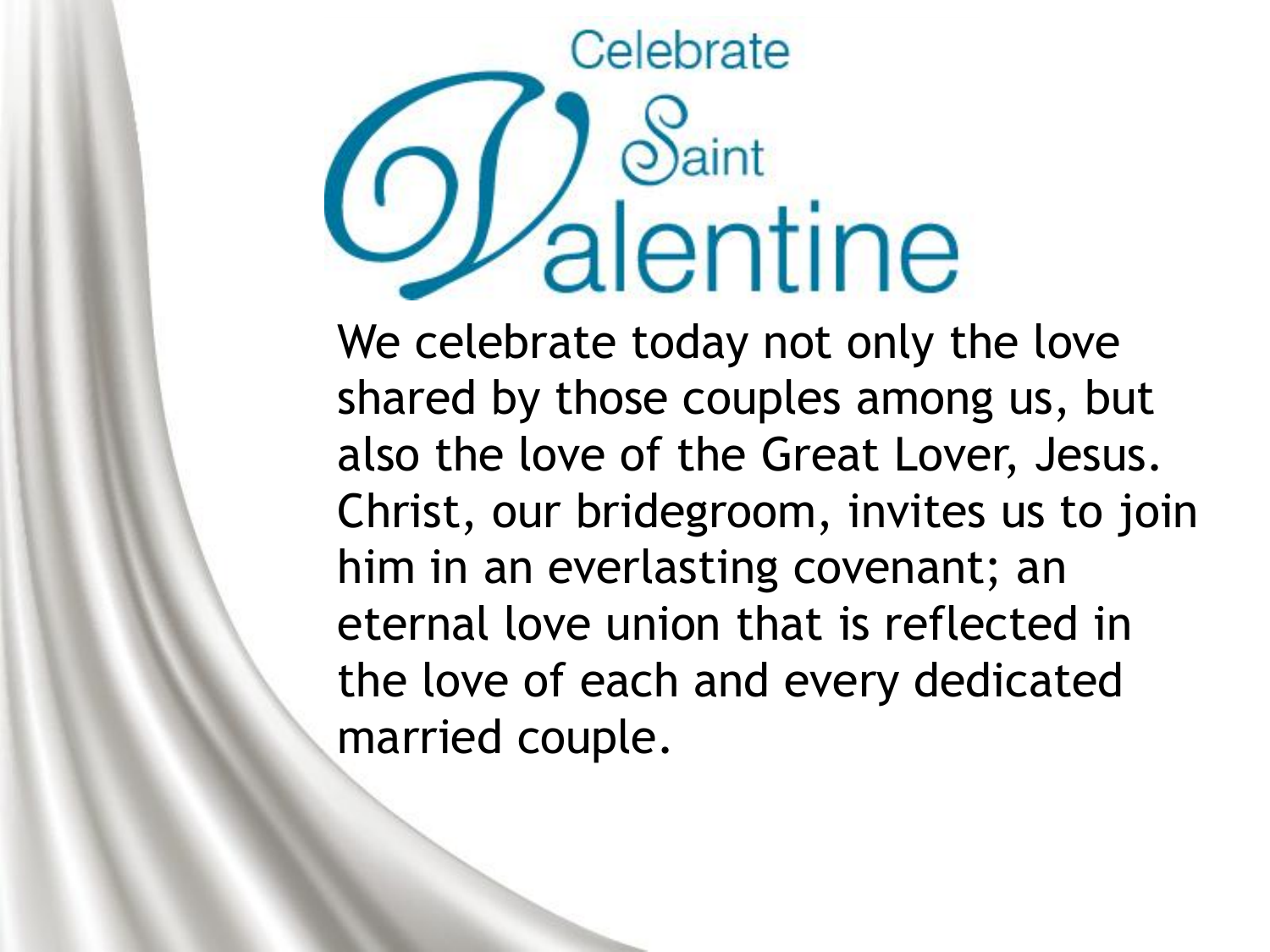

The pursuit of happiness is a universal obsession – we all yearn for it, and in fact, we are neurologically wired to seek it. Happiness is so central to our existence it has become the subject of scientific study, the theme of numerous conferences and the promise of endless commercial advertisements.

Pick up your copy of *Grateful* in the Church foyer